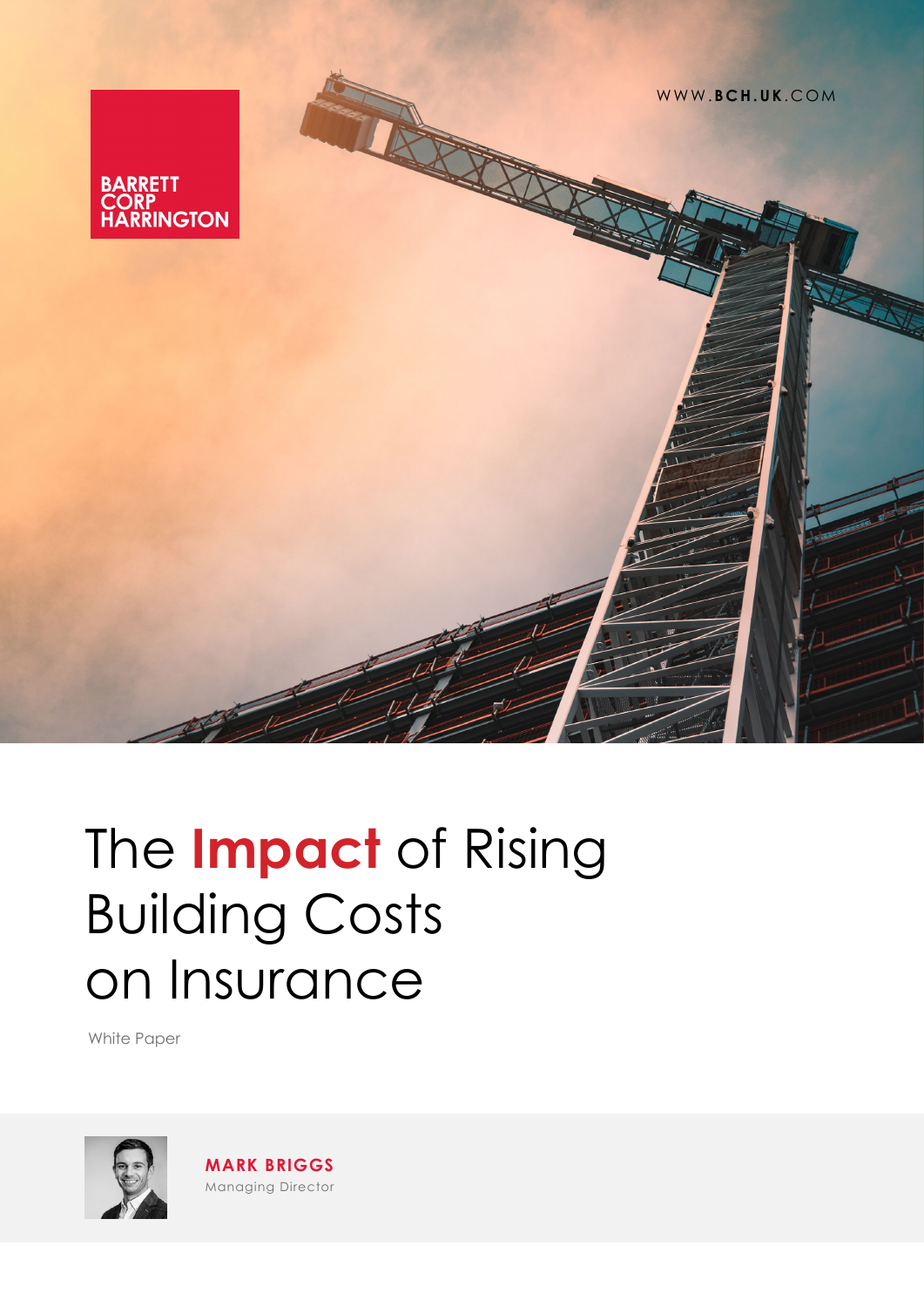**We cannot escape the talk in the media about rising building costs. Even buying a tin of paint for a DIY job at home has become staggeringly more expensive over the last few years.**

**Part of our brief at BCH is to ensure that rising costs are reflected in our building reinstatement cost assessments for insurance purposes (RCAs for short). It is important that the value stated by the policyholder at the start of the policy is accurate and up to date. If not, then at the time of claim, the impact could be severe, as the claim could be reduced in proportion to the amount the true value bears to the value declared in the policy (known as pro rata settlement or Average).**

## **WHY HAS INFLATION TAKEN OFF NOW?**

Thinking back before the pandemic, there was talk of the impacts of Brexit being felt in the construction industry. BCIS (Building Cost Information Service part of RICS) gave three scenarios, the best, worst and most likely impact on construction activity and cost inflation. The cost drivers were predicted to be, losses of labour and potential delays in obtaining materials from the EU Bloc. When Brexit eventually happened, predictions became reality as the construction industry lost a substantial number of its overseas workers and had restrictions on imports from the EU.

Then in early 2020, the pandemic struck. Inevitably, construction activity took a sharp decline but rose relatively quickly throughout the summer of 2021. Early restrictions were, of course, imposed, and many construction sites had to significantly change working practices to ensure worker safety.

By March 2021, monthly output exceeded pre-pandemic levels – compounding issues that had been building throughout 2020. When demand exceeds supply, prices for labour and materials go up and lead times are delayed. Unusually and unlike previous construction cycles, the drivers of increased costs, were acute not only in the UK, but worldwide. The impact was massive, from the price of timber and carpenters, to plaster and plasterers and so on.

2021 saw a few more acute factors adding to the pressure on inflation including fuel costs, a shortage of HGV drivers and the ongoing effects of the pandemic. Contractors in fixed priced contracts were left to 'absorb' increased costs. History shows that this will lead to contractual disputes and delays in completions. There is also evidence of larger companies stockpiling materials. Speculating in this way was a sound move, but the result was a reduction in supply and rationing/shortages of supply for the wider market, particularly smaller sized contractors.

Combining this with the reduction in manufacturing capacity both here in the UK and overseas and the ability to transport materials, a substantial rise in cost was the outcome, as demand outstripped supply.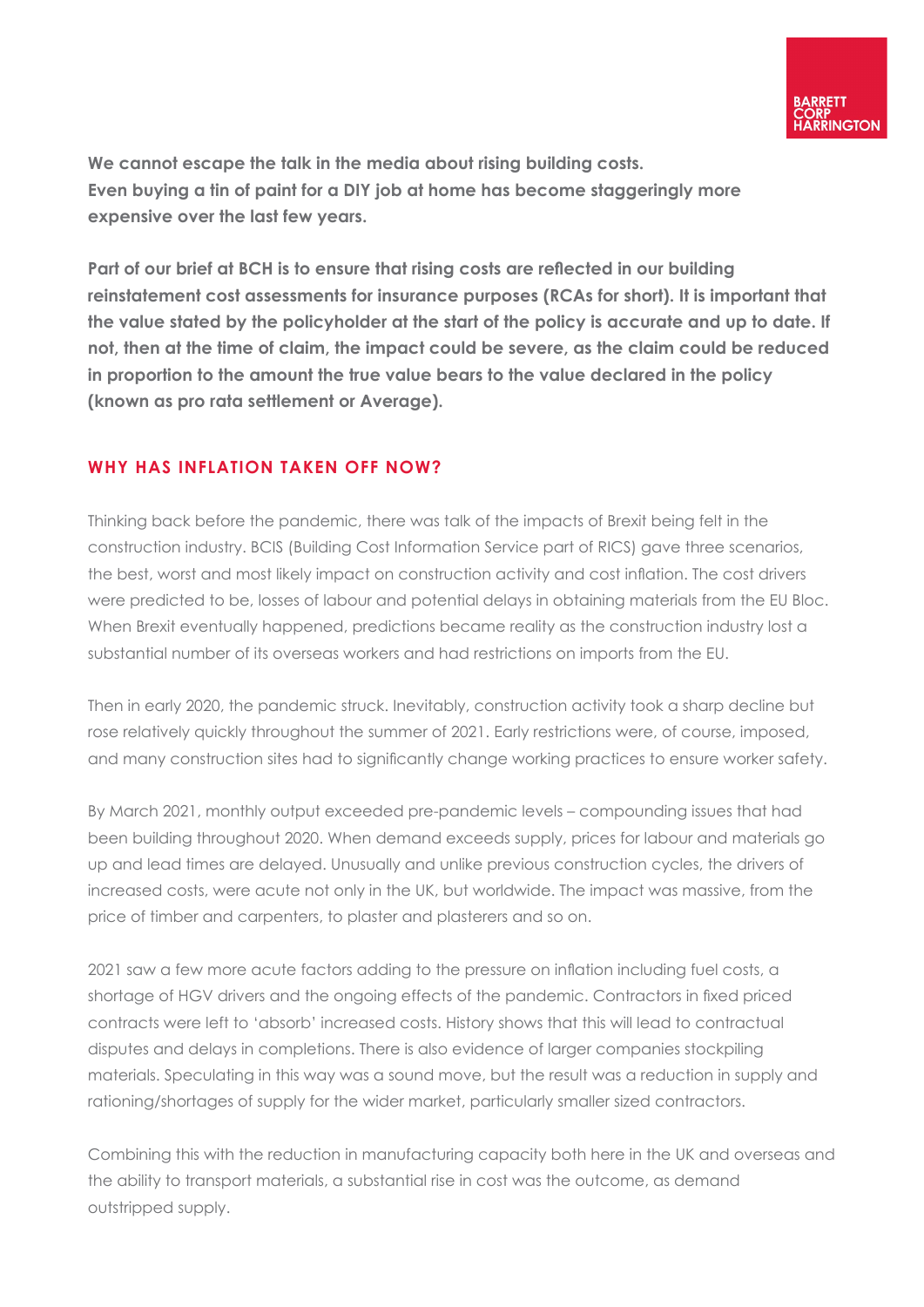

## **HAPPY NEW YEAR-2022!**

So, 2022 arrived and we 'welcomed' a new style of lockdown. True, buildings carried on getting built, but severe supply issues for labour and all components, raw materials including fuel, remained with us. We have reached a pinch point. Key indicators are that tender prices are rising at a speed not seen for many years.

*Mark Fowler, Director of MDA Consulting, one of BCH quantity surveying partners, summed the situation up recently:*

*"In terms of how building costs and tender prices increased during 2021, it was interesting to see that a lot of data / commentators (including ourselves) were – at the beginning of 2021 – forecasting increases for the year in the region of 1% to 2.5%.*

*In reality, those same commentators have reported actual increases of anywhere between 4% and 6.5% (and the BCIS have reported 6.7%), so there has clearly been a far greater impact on both building costs and tender prices than most people were envisaging."*

Cost increases and shortages of certain materials have been widely publicised, and there is plenty of evidence that certain timber and steel components too have risen in excess of 50-70% through 2021.

But we must remember, when putting together a rebuilding cost value for insurance purposes, that different building construction methods could mean that one type of property has been more severely affected by inflationary factors, than another. This is addressed by a detailed RCA or Benchmark but is commonly overlooked by generalised indexation. A bespoke assessment recognises the fact that few buildings are 'average' and thus, basing assessments that value on average building costs, could leave a policyholder significantly underinsured, or in some cases overinsured.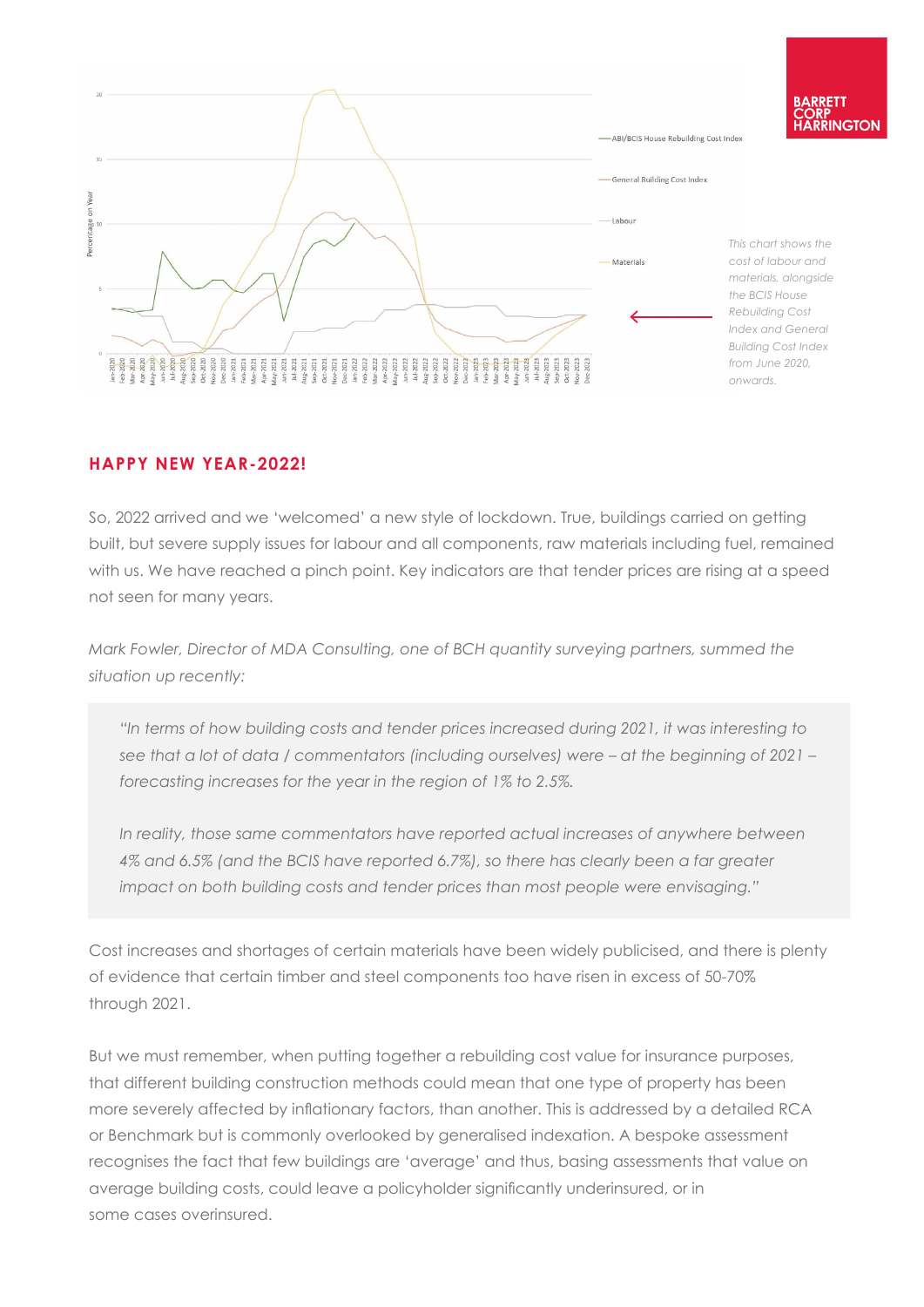

## **LOOKING FORWARD**

#### **If 2021 was a surprise to most, how can we confidently comment on what's to come?**

At the time of writing, the headline inflation rate was announced at 5.4% which is the highest for 30 years. Predicted to go to 6-7% before levelling off in the summer. BCIS, currently reporting a 40 year high on materials costs, are commenting that it is likely that the pressure on material prices and availability will continue throughout 2022 but, that the major driving impact this year is likely to be further labour shortages.

#### *Mark Fowler, further stated:*

*"It is interesting to see that the BCIS are currently forecasting increases for 2022 of between 1.5% and 3.5% – however, combined with the well-documented issues relating to Brexit, Covid, increases in transport and logistics costs, and ongoing uncertainty about energy/fuel tariffs, it is difficult to forecast with certainty what this might mean for tender prices during 2022."*

What is clear, is demand is exceeding supply, across many areas. The result is price increases. In time, if prices go up too much, demand will reduce as people push back projects. BUT, with insurance claims you don't have the ability to delay decisions on the project, the project be it repair or rebuild must proceed quickly, to help businesses and families return to normality and the market rate at the time of loss, however high, has to be paid.



WWW. **BCH.UK**.COM **01455 293 510**